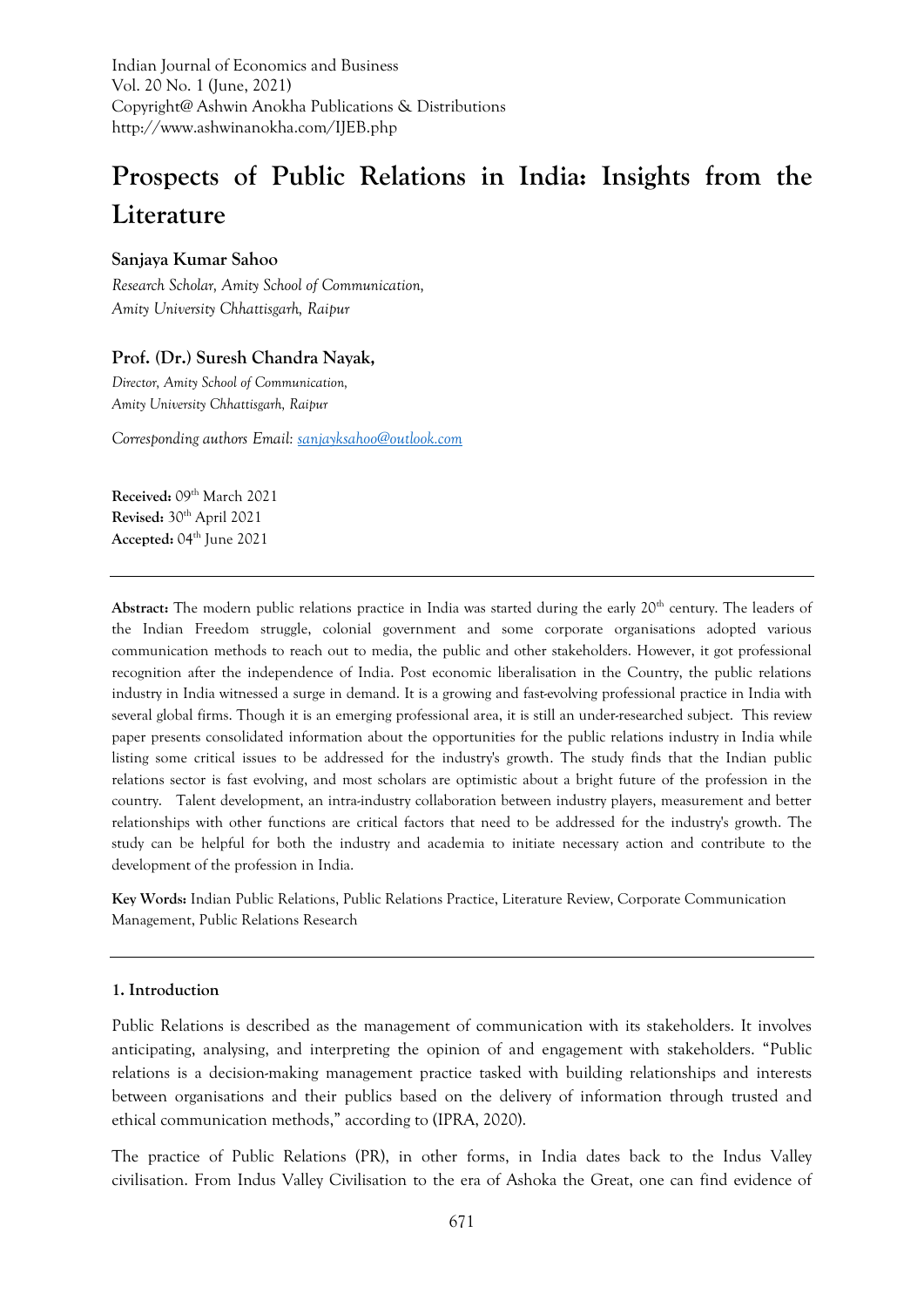#### **Prospects of Public Relations in India: Insights from the Literature**

deliberate communication practice to propagate and promote various messages and precepts (Sriramesh, 2013). Similar practices continued until Moguls (Vil'Anilam, 2014) and even British rulers.

The modern public relations practice in India was started during the early 20<sup>th</sup> century. With the presence of all the major global Public Relations consultancies, Public Relations Industry in India touched Rs. 16 billion in FY 19 (PRCAI, 2019).There are also hundreds of public relations service firms of various sizes employing thousands of people. Almost all the leading corporate organisations in the country have a dedicated team of professionals offering public relations and communication services.

While the industry has grown significantly, it remains an under-researched subject in India. J M Kaul, former public relations head of Indian Oxygen, is one of the first authors in Indian Public Relations. Kaul presents a comprehensive description of Indian public relations, including its growth, in his book published in 1988 (Krishnamurthy Sriramesh, 1992). CVN Reddi, another early author on Indian Public Relations, has also described the development of the profession in India since the ages of Ashoka.

Various scholars have studied public relations in India, primarily focused on the practice aspect. In their research, most of them highlighted the challenges and opportunities for the public relations profession in India. However, there is hardly any study that presents consolidated information about the possibilities for the public relations industry in India. This review paper aims to give consolidated knowledge prospects of the public relations profession in India through a review of various existing academic literature on the subject.

After the introduction, the methodology adopted for the study is elaborated. This is followed by the presentation of key findings and discussion. The paper ends with a description of the further scope of research and then the limitations of the study.

# **2. Methodology**

The authors used the Literature Review method following clearly defined criteria to identify and analyse available literature to present an informative and unbiased answer to the specific research question (Boland et al., 2017; Dempster, 2011). With a methodological approach, the present work aims to answer the following research question:

- i. How does the existing literature depict the future of the Public Relations profession in India?
- ii. According to the existing literature, what factors can contribute to the growth of the Public Relations profession in India?

# *2.1 Search Process for Literature Identification*

Scopus was searched using pre-decided keywords to identify the relevant literature for the study credible academic database. This was further expanded by searching other important databases such as Web of Science, Taylor & Francis and EBSCO Business Source Complete. Searching various databases generated a list of 95 literature considered for further screening. The details of the search term and the number of records generated by multiple databases are presented in Table 1.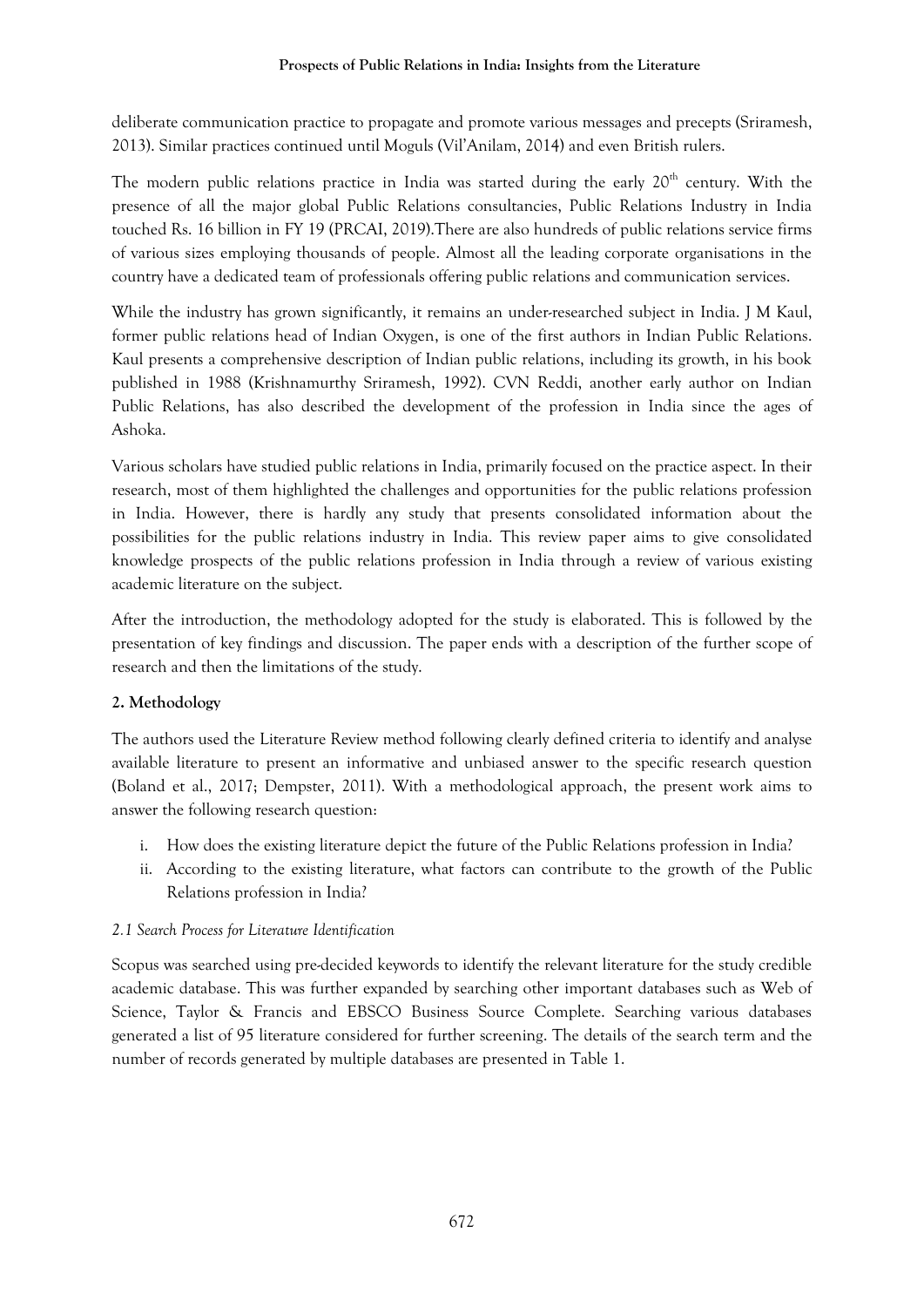## **Table 1**

*Database and Search Queries*

| Sl.            | Database                   | <b>Search String</b>                                                                                                                                                       | No. of Records<br>Generated | Remark                                                              |
|----------------|----------------------------|----------------------------------------------------------------------------------------------------------------------------------------------------------------------------|-----------------------------|---------------------------------------------------------------------|
| 1              | <b>SCOPUS</b>              | ALL ("Public Relations in India") OR<br>ALL ("Indian public relations")<br>OR.<br>ALL ("Corporate Communication in<br>India") OR ALL ("Indian Corporate<br>Communication") | 59                          | Search<br>in All<br>Fields                                          |
| 2              | <b>EBSCO</b><br><b>BSC</b> | TX "Public Relations in India" OR TX<br>"Indian-<br>Public<br>Relations" OR<br>TX.<br>"Corporate Communication in India" OR<br>TX "Indian Corporate Communication"         | 14                          | limited<br>$t_{\Omega}$<br>Scholarly (Peer<br>Reviewed)<br>Journals |
| $\mathfrak{Z}$ | Taylor<br>&<br>Francis     | [All: "public relations in India"] OR [All:<br>"Indian public relations"] OR [All:<br>"corporate communication in India"] OR<br>[All: "Indian corporate communication"]    | 18                          | Search in All<br>Fields                                             |
| 4              | Web<br>of<br>Science       | ALL=("Public Relations in India"<br>OR.<br>"Indian Public Relations" OR "Corporate<br>Communication in India" OR "Indian<br>Corporate Communication")                      | 4                           | Search<br>in All<br>Fields                                          |

A list of 95 records was prepared in the process, out of which 13 were duplicates. In addition, revised versions of two literatures were published, and hence they were excluded, taking the latest publication. Total 82 literature were finally selected for further study.

# *2.2 Screening of Literature for Inclusion / Exclusion in the Study*

In the list of the 95 literature found, 14 were repeated, and three were Book Review articles; hence 16 literature were removed from the list. All other literature in the list were retrieved, except two, for further screening. All the 76 literature, retrieved in the process, were read and screened for inclusion or exclusion in the study based on the literature covering the area of study. After screening, it was found that 20 literature did not cover the research topic adequately, 24 literature had the search term in the reference only, and one literature was not a research paper. Thus a total of 45 records in the list were excluded from the study, and only 31 literature were included for extracting data.

# *2.3 Categorisation of Literature and Data Extraction*

The selected literature were grouped as per their bibliographic information. The authors identified two thematic areas as per the research questions, and accordingly, information/data were extracted and grouped into various themes. After data extraction and categorisation, the researchers synthesised the data according to the themes for presentation.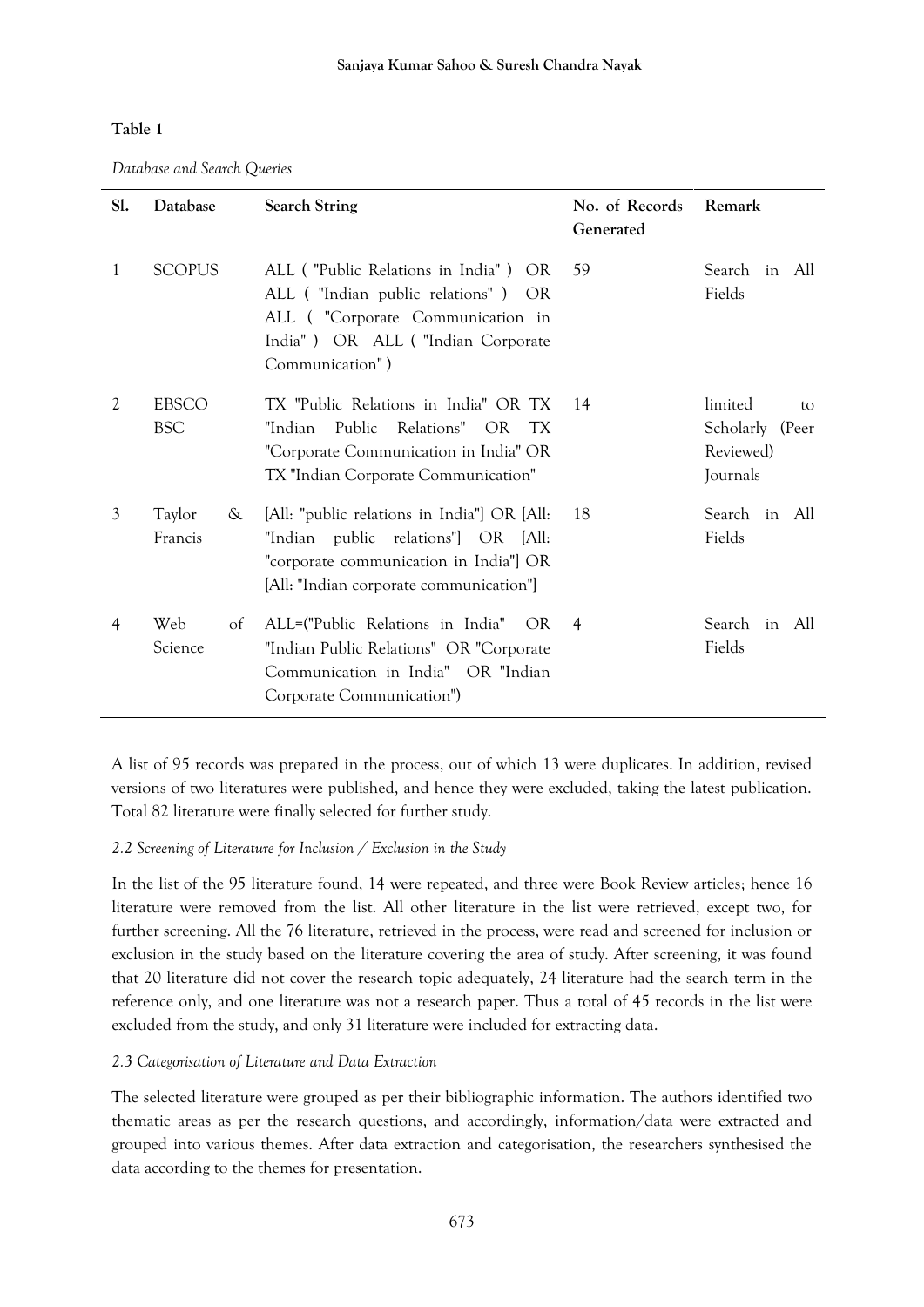Out of 31 literature selected for the study, 25 were published as articles in various academic journals, five as book chapters and one as a book. Amongst the identified literature, seven research articles were published in Public Relations Review, five in Journal of Communication Management, three in the journal of public relations review. Journal of Creative Communications and Media Asia published two research articles each. Similarly, the bibliographic analysis also found that most authors were affiliated with institutions/organisations outside India.

Also, the result revealed that all the identified literature had been published during the last three decades. Out of 31, nine literature were published in the previous decade of the twentieth century. A total of 11 literature were published during the first decade of the twenty-first century, and the same number of literature were also published in the second decade.

# **3. Key Findings**

The literature suggests that the practice of communication to influence dates back to the Indus Valley civilisation. Several scholars agree that public relations like activities have been found throughout Indian history. During the earlier practices, the communication activities mainly were meant to propagate and promote religious and governance messages(Kaul, 1992; Reddi, 2019; K Sriramesh, 2013). However, modern public relations practice started during the British Government in the early twentieth century.

During the initial phases, public relations focused on publicity and press agentry (Reddi, 1990). It continued for a long time, and after independence, the practitioners made attempts to professional the practice. The government of India, after independence, established the Ministry of Information and Broadcasting, which became the nodal agency for publicity and public information dissemination. The government established several public sector units. These units set up with taxpayers' money were answerable to the public, which created the need for separate public relations departments. Most of the public sector units had dedicated public relations departments involved in press relations, house journal publication, and communication with external and internal publics. Though few corporate organisations used to have separate public relations wings in their organisations, the Government of India was the key player in the public relations industry during the first three decades after independence (Halff & Gregory, 2014). The dominance of public relations professionals from public sector units also created a distinct style called the Public Sector Style of Public Relations (Bardhan, 2003 and Bardhan & Shriramesh, 2006).

The attempt to professionalise the practice started when the practitioners organised themselves under the umbrella of the Public Relations Society of India (PRSI) in 1958 (Newsom & Carrell, 1994). In 1968 the first all India public relations Conference was organised, and a Code of Ethics for Public Relations was adopted at the conference. Therefore this conference is considered the commencement of professional public relations practice in India (Kaul, 1988, as cited by Reddi, 1990; K. Sriramesh, 2000).

Economic Liberalisation policy started a new phase in the Indian Public Relations Industry, accelerating the profession's growth. Changing market conditions, increasing competition and entry of global companies created a surge in demand for public relations services. This helped the industry to get improved professional status as well as grow.

Gupta (2011) observes that the profession is still in evolving phase and has lesser positioning in Indian organisations than other functions like finance, marketing and corporate strategy. "While optimism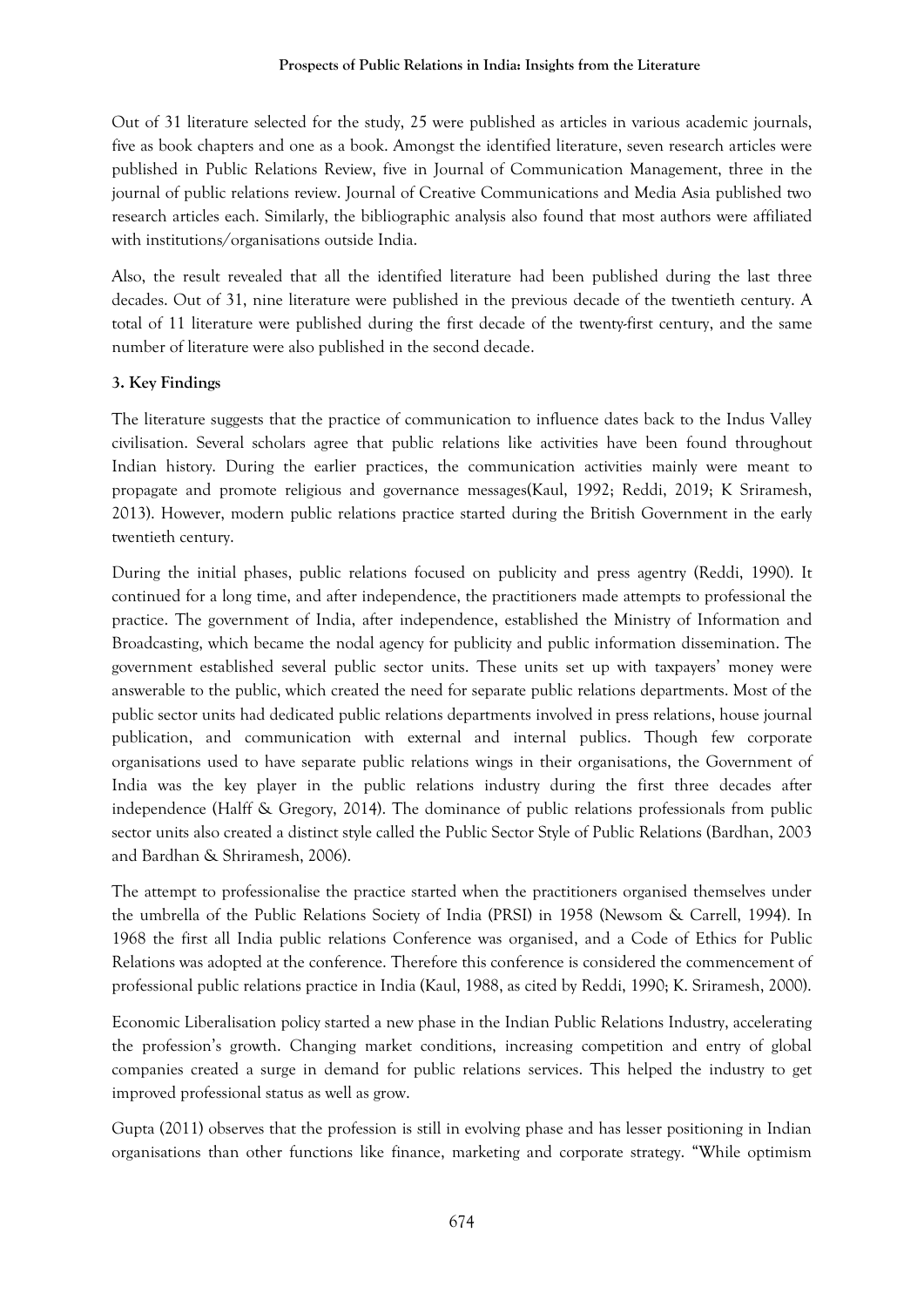about public relations in India is high, deeper challenges face the industry" (Patwardhan & Bardhan, 2014, p. 410).

The literature suggests that public relations in India has evolved as one of the emerging professional disciplines with increasing demand for the profession. Professional standards in high in several areas, including roles and responsibilities of PR practitioners, strategic planning, the importance of research, measurement and evaluation and gender equality (Gupta, 2007; Koul, 2009). Koul (2009)finds that though the public relations department is yet to develop fully in several government-controlled organisations in India, it is streamlined with the organisation's vision in some PSUs. The function gets 1 to 3 per cent of the organisation's annual budget (Koul, 2009). The functioning of Indian public relations is on the transition from the public-sector style to a professional style, keeping pace with the global changes and simultaneously developing locally (Patwardhan & Bardhan, 2014).

Based on their research, various scholars have made multiple recommendations to take public relations in India forward. The recommendations can be summarised as:

*Talent Development*: Considering the crisis for quality manpower in public relations, various scholars have stressed public relations education and training (N. R. Bardhan & Patwardhan, 2014; Gupta, 2011; Newsom & Carrell, 1994; Reddi, 2004). Quoting one respondent, Newsom & Carrell (1994) suggests that public relations need to be integrated with master-level business education programmes. This will enable the management to know the potential of PR function. Gupta (2011) suggests that PR professionals need to understand the industry and the economy in which the organisation/client operate. For this, the professionals need to have or be skilled in general management expertise to understand and support the organisation's strategy. In addition, PR leaders should "continue to provide strong mentorship internally to the next generation of leaders" (Patwardhan, 2015, p. 272).

*Collaboration across Industry*: As discussed, professional public relations in India are much weaker than their western counterparts (Reddi, 2004). Scholars have recommended stronger professional organisations and more collective effort (N. R. Bardhan & Patwardhan, 2014; Patwardhan, 2015; Reddi, 2004). While Reddi (2004) calls for a more robust professional body in Public Relations Society of India (PRSI) to drive the public relations profession in India, N. Bardhan & Sri Ramesh (2006) argue for better coordination among the existing professional associations like PRSI and Public Relations Consultants Association of India (PRCAI). "The future challenge remains in strengthening and better coordinating the profession's infrastructure and resolving the differences between the different ideological approaches to practising public relations" (N. Bardhan & Sriramesh, 2006, p. 44)

Practitioners and leaders from various public relations subcultures in India should find ways to dialogue and jointly build a more cohesive professional industry structure. This would provide future focus and serve as a platform for systematic training and professional development for practitioners, including leaders. It would also lead to better information sharing across industry and provide a united front for diverse forms of public relations practice within India. (N. R. Bardhan & Patwardhan, 2014, p. 168).

Also, for balancing the theory and professional practise of public relations, the industry and academia should work in collaboration. The industry also needs to facilitate students' internship and shadowing opportunities (N. R. Bardhan & Patwardhan, 2014). The scholars also suggest more guest lectures by the PR leaders and professionals at academic institutions. Public relations leaders also need to work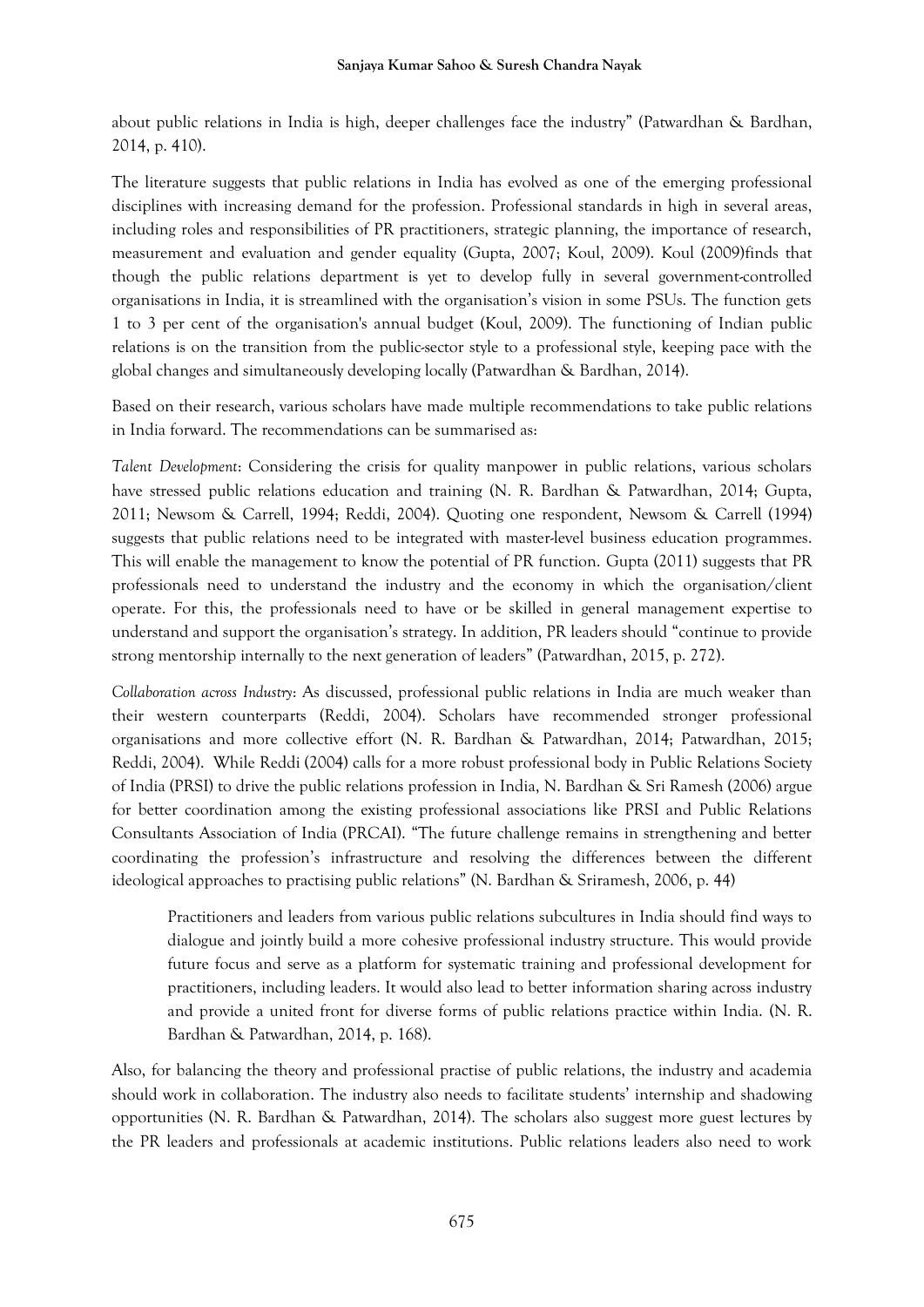together and "create networking and relationship building opportunities at an industry level" (N. R. Bardhan & Patwardhan, 2014, p. 168).

*Better Relationship with other functions:* Public Relations should have a cordial relationship and work in close coordination with other departments like marketing, human resources, finance. (Gupta, 2011; Reddi, 2004). PR needs to help other departments facilitate communication between other departments and their respective public. At the same time, PR also needs support from other departments to discharge its responsibilities effectively. Reddi (2004) suggests integrated public relations communications which combine the organisation's departmental communications efforts to reach their respective publics on the one hand and building a public relations culture both within and beyond the company on the other. As a support function, public relations can assist other departments by updating changes in the external environment and help them to respond effectively (Gupta, 2011). The scholar has argued for a service-oriented approach by PR while dealing with other organisation functions.

*Measurement of PR Effectiveness:* Emphasizing research on public relations, Reddi (2004) suggests that measurement and evaluation of the effectiveness of PR programmes can contribute to improving the credibility of the profession. Public relations / corporate communication must identify metrics aligned to business performance (Gupta, 2011, p. 127). Data on how activities affect corporate performance and strategic success, rather than operational efficiency, can assist in securing a place in the strategy table (Gupta, 2011).

In addition to the recommendations discussed above, the other actions proposed by the scholars for enhancing professionalism PR are Building build corporate reputation and brand, instead of managing it licensing the profession (Gupta, 2011) and focusing on people living beyond cities and towns (Singh, 2000). Furthermore, corporate communication / public relations "must communicate the meaning of the corporate brand and interpret it for the stakeholders to ensure that consistent image is formed and thus impact reputation across geographies and stakeholders" (Gupta, 2011, p. 126). This will improve the function's reputation and facilitate a more strategic role for the PR professionals in the organisation.

Singh (2000), in her study, argues for a robust rural and grassroots PR to reach out to the larger public living in villages. "Aspects of strategic PR programs must be restructured and adapted to meet the needs of villagers and the rural population. Message design, language, culture, and channels of communication should be researched to effectively communicate with target publics in these areas" (Singh, 2000, p. 308).

# **4. Discussion & Conclusion**

Public relations in India has evolved as one of the emerging professional disciplines with increasing demand. Several scholars have expressed strong optimism for a brighter future of public relations as a profession in India. The scholars have also made various recommendations for strengthening the profession in India.

Developing skilled talent and leaders in public relations is key to taking the industry forward. The literature has suggested more facilities for education and training in Public relations and mentoring by existing leaders.

Collaboration between the industry players such as professional organisations, industry professionals and academics is sought to take Indian public relations forwards. Scholars have argued for synergy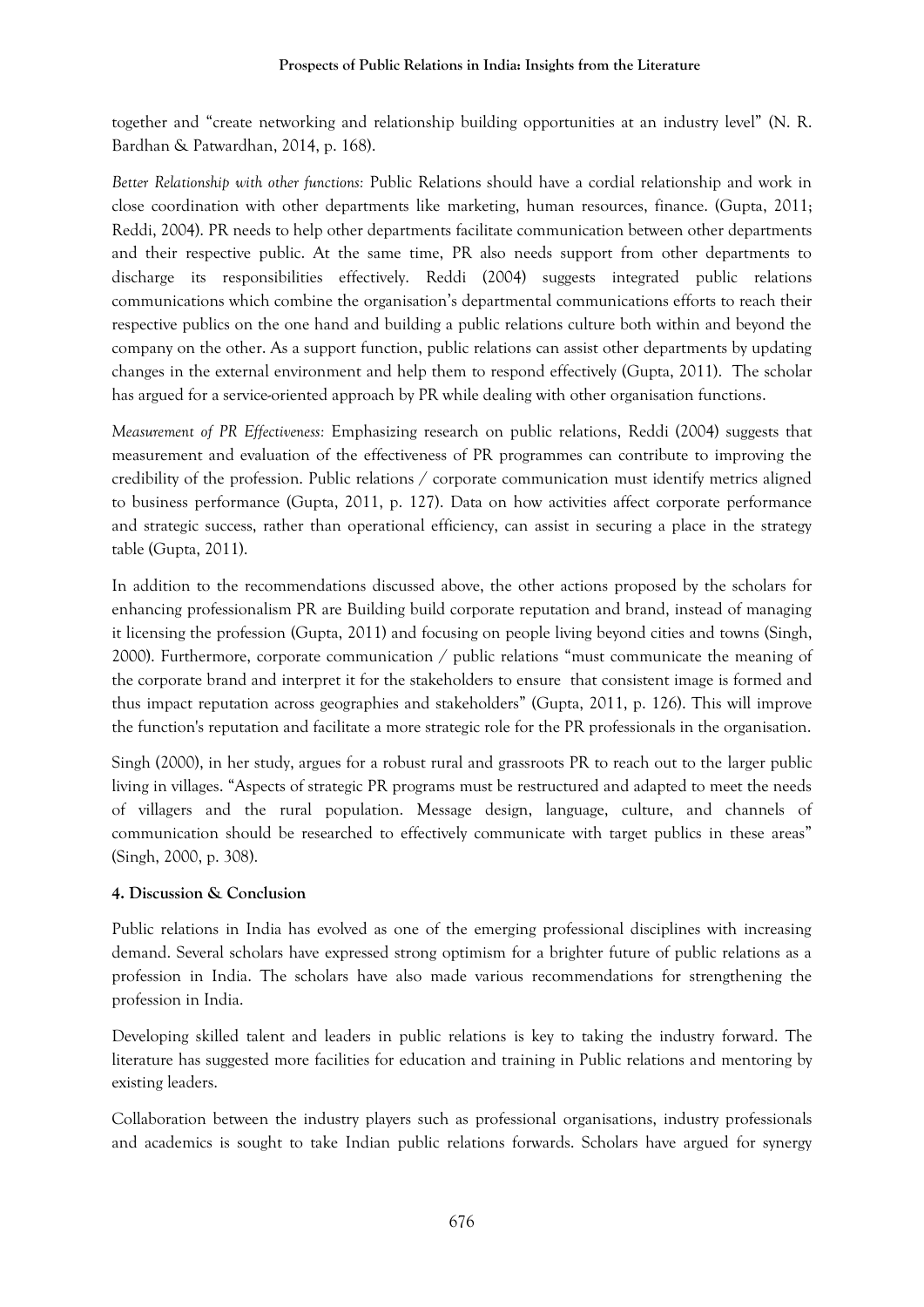between existing professional bodies such as PRSI and PRCAI. Also, more industry-academia partnerships in educating and training aspiring PR professionals are needed.

Besides, the literature also recommends public relations to work in close collaboration with other functions in an organisation for its growth and efficiency. PR departments need to support other functions with a service-oriented approach (Gupta, 2011). The scholars also recommend developing a system for measurement of PR effectiveness to improve accountability and credibility of the profession.

This paper presents a comprehensive overview of prospects of public relations practice in India, based on an analysis of existing literature. It also identifies the key factors contributing to the profession's growth in India. This can be helpful for both the industry and academia to initiate necessary action and take the profession forward.

#### **5. Scope for Further Research**

The present study also identifies gaps for further research on the Indian Public Relations Profession. The following gaps may be of interest to the academicians for further research:

- a) Opportunities for Regional Public Relations Profession.
- b) Factors affecting public relations education
- c) Challenges and opportunities for smaller public relations firms and individual practitioners

#### **6. References**

- Bardhan, N. R., & Patwardhan, P. (2014). Leadership in a transforming environment: Perspectives from public relations leaders in India. In B. K. Berger & J. Meng (Eds.), *Public Relations Leaders as Sensemakers* (pp. 156– 170). Routledge. https://doi.org/10.4324/9781315858937
- Bardhan, N., & Sriramesh, K. (2006). Public Relations in India Review of a Programme of Research. *Journal of Creative Communications*, *1*(1), 39–60. https://doi.org/10.1177/097325860500100103
- Boland, A., Cherry, G., & Dickson, R. (2017). *Doing a Systematic Review: A Student's Guide*. SAGE Publications. https://books.google.co.in/books?id=Zpc3DwAAQBAJ
- Dempster, M. (2011). *A Research Guide for Health and Clinical Psychology*. Palgrave Macmillan. https://books.google.co.in/books?id=fqccBQAAQBAJ
- Gupta, S. (2007). Professionalism in Indian public relations and corporate communications: An empirical analysis. *Public Relations Review*, *33*(3), 306–312. https://doi.org/10.1016/j.pubrev.2007.05.011
- Gupta, S. (2011). Enhancing the role of corporate communications: A practice-based approach. *Corporate Reputation Review*, *14*(2), 114–132. https://doi.org/10.1057/crr.2011.8
- Halff, G., & Gregory, A. (2014). Toward an historically informed Asian model of public relations. *Public Relations Review*, *40*(3), 397–407. https://doi.org/10.1016/j.pubrev.2014.02.028
- IPRA. (2020). *PR definition*. IPRA. https://www.ipra.org/member-services/pr-definition/
- Kaul, J. M. (1992). *Public Relations in India* (3rd ed.). Naya Prokash.
- Koul, S. (2009). Communication structure of the public sector in India: An empirical analysis. *Corporate Communications*, *14*(3), 320–332. https://doi.org/10.1108/13563280910980096
- Newsom, D., & Carrell, B. (1994). Professional public relations in India: Need outstrips supply. *Public Relations Review*, *20*(2), 183–188. https://doi.org/10.1016/0363-8111(94)90058-2